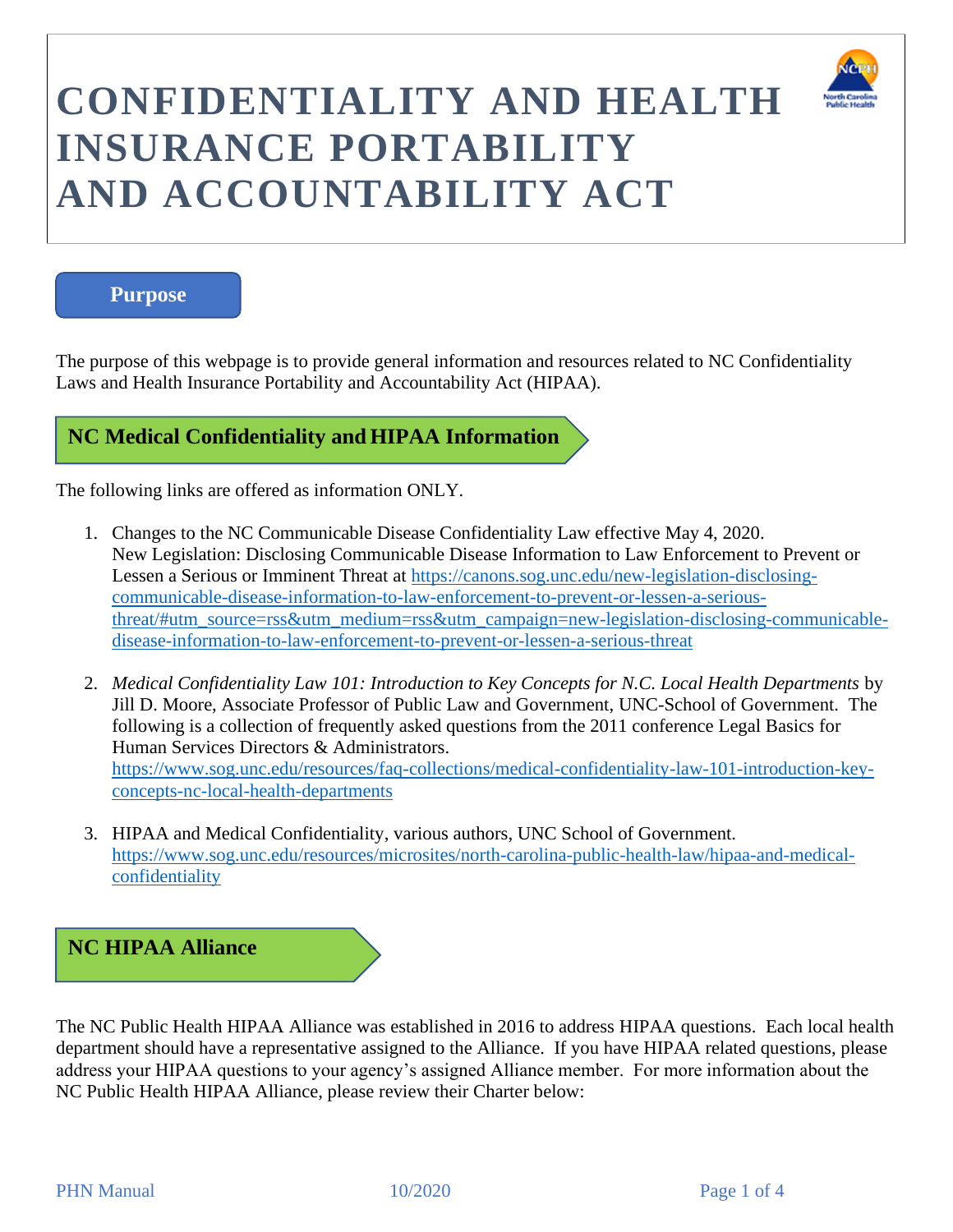

NC Public Health HIPAA Alliance **Charter** 

Implemented June 2016

## **Background:**

The North Carolina (NC) Public Health HIPAA Alliance was established in spring 2016. The initial vision of the group was to create a network of peers across the state who can meet on a regular basis to share policies, discuss practices, assist one another with HIPAA risk analysis, and facilitate training among local Health Insurance Portability and Accountability Act (HIPAA) Privacy and Security Officers. An initial planning session was held on May 6, 2016. At that time, the group outlined the basic structure to implement, and began work on the group's mission. The group's first official meeting was conducted on June 17, with the creation of this charter.

The basic structure of the group is as follows:



# **Purpose:**

The NC Public Health HIPAA Alliance is comprised of Public Health Professionals working together to assure HIPAA best practices to our internal and external communities. The purpose of the Alliance is to provide a formal network for HIPAA policy, training, and implementation strategies.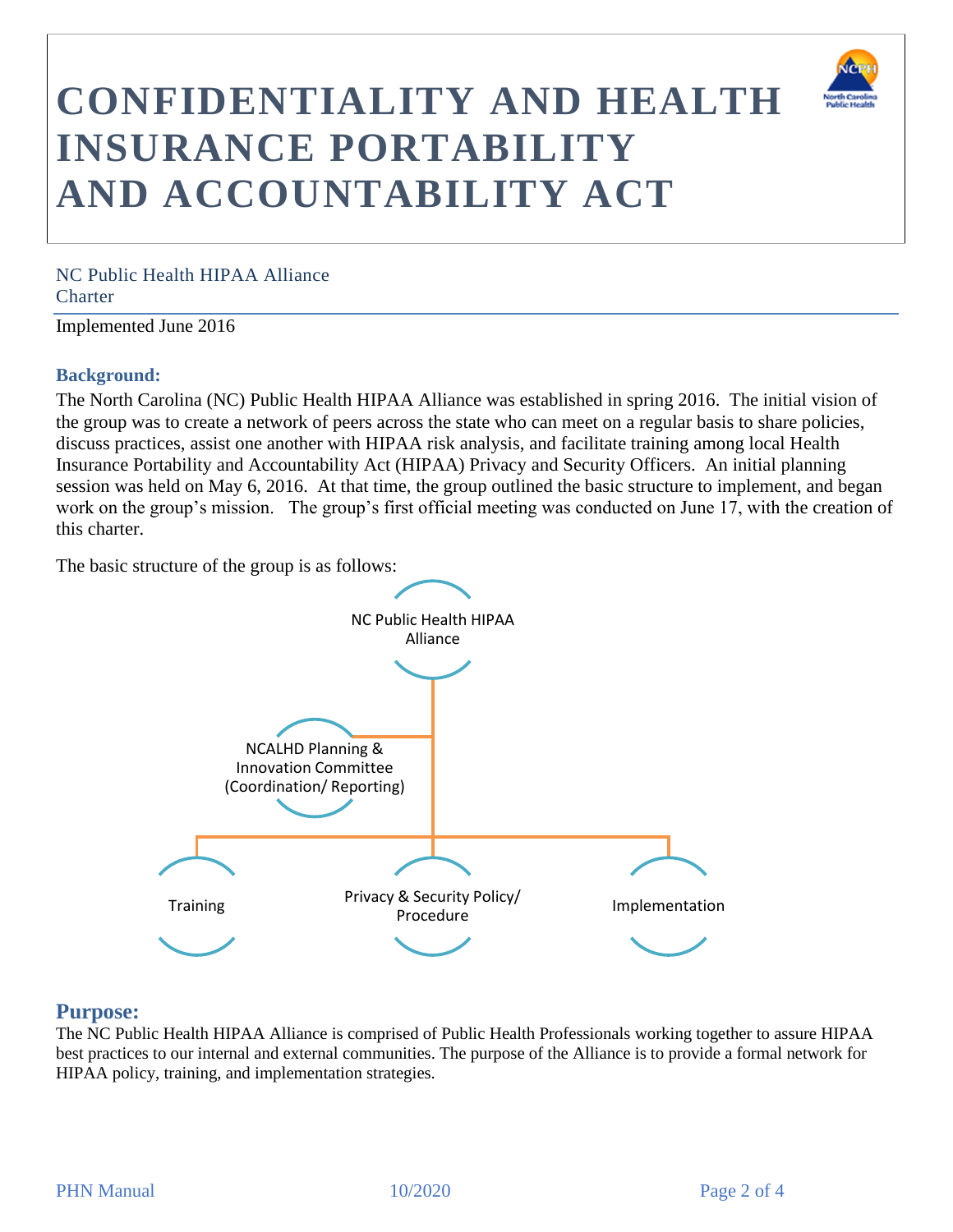

# **Mission:**

The mission of the NC Public Health HIPAA Alliance is to provide guidance and support for HIPAA related subjects, laws, and concerns. This is accomplished through the development and sharing of resources, research, training, and networking.

# **Structure and Goals of Each Sub-Committee:**

# **Policy & Procedure Committee**

The Policy & Procedure Committee will be led by Theresa Smith and Ashley Stoop. The committee will meet via conference call the third Tuesday of each month at 2 pm. The purpose of the committee is to not only create and outline best-practices surrounding policy and procedure, but also "screen" and share resources for policy implementation and practice.

#### **Short Term Goal:**

• Outline resources and best practices surrounding policy development and implementation to be shared with the HIPAA Alliance.

#### **Long Term Goal:**

• Create policy and procedure templates for both HIPAA Privacy and Security.

# **Training Committee**

The Training Committee will be led by Melissa Blovsky. The committee will meet… The purpose of the committee is to share training resources for staff level training and HIPAA program implementation. The committee will also work with partners statewide to create needed training programs.

#### **Goal:**

• Integrate with both the Policy & Procedure Committee and the Implementation Committee to provide needed HIPAA training for Public Health.

## **Implementation Committee**

The Implementation Committee will be led by Monica Short-Owens and Lashonda Ouk. The committee will meet… The purpose of the committee is to outline HIPAA trends and needs statewide. Members will work on ways to assist local health departments with risk analysis and gap assessments, outline audit best practices, and monitor HIPAA trends, questions, and needs.

#### **Goals:**

- Share best practices and resources with HIPAA Alliance members.
- Identify trends and updates needed for the implementation of electronic Protected Health Information (ePHI).
- Provide HIPAA Risk Assessment tools.

# **Methods:**

# **Composition & Governance:**

The NC Public Health HIPAA Alliance will be comprised of NC Local and State Public Health Professionals with responsibility for HIPAA compliance.

## PHN Manual 2012/020 Page 3 of 4